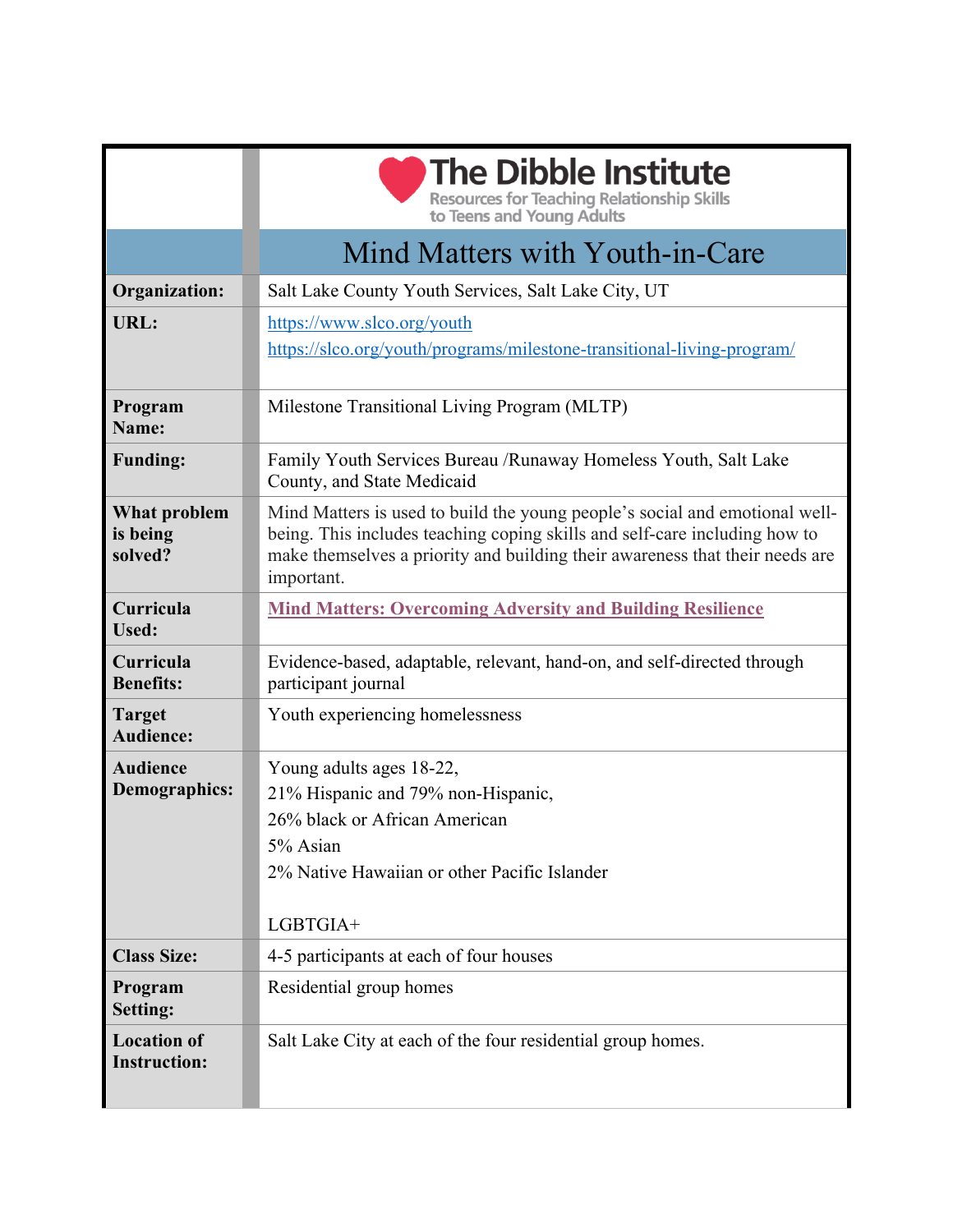| Length of<br><b>Instruction</b> (#<br>of Sessions and<br>hours per<br>session): | Sundays $-$ Two groups a month for 60 to 90 minutes.                                                                                                                                                                                                                                                                                                                                       |
|---------------------------------------------------------------------------------|--------------------------------------------------------------------------------------------------------------------------------------------------------------------------------------------------------------------------------------------------------------------------------------------------------------------------------------------------------------------------------------------|
| <b>Instructors:</b>                                                             | Lorri Lake, CMHC, Mental Health Therapist and Program Therapist; (Staff<br>assistant/house manager)<br>Mina Koplin, LCSW, Program Manager Salt Lake County MTLP                                                                                                                                                                                                                            |
| Were any<br>cultural<br>adaptations<br>made?                                    | Mind Matters works well for a variety cultures so cultural adaptations were<br>not necessary.                                                                                                                                                                                                                                                                                              |
| <b>Student</b><br><b>Workbooks:</b>                                             | A mental health assessment is given when youth come into program. All<br>youth are given a Mind Matters participant journal at that point.                                                                                                                                                                                                                                                 |
| <b>Incentives to</b><br><b>Students:</b>                                        | Snacks and coffee are at each session. The change made during Covid was<br>to give \$5 gift cards. Currently participants receive a \$10 gift card after they<br>attend two group sessions.                                                                                                                                                                                                |
| <b>Observable</b><br><b>Outcomes:</b>                                           | The longer a young person is in program the more they grow in social<br>$\bullet$<br>well-being.<br>Youth in the Milestone Program gain more self-awareness, are slower to<br>$\bullet$<br>anger, and find their way to self-regulation.<br>Another benefit from sessions is participants can voice what's going on<br>$\bullet$<br>in their lives because they know support is available. |
| <b>Educational</b><br><b>Outcomes</b>                                           | 69%<br>89%<br>33%<br>11%<br>Exit<br>Entrance<br>Connected with school (in school, have diploma or GED, or in higher ed.)<br>Not connected to school<br>Upon exit 88% have Ansel-Casey Life Skills Mastery.                                                                                                                                                                                 |